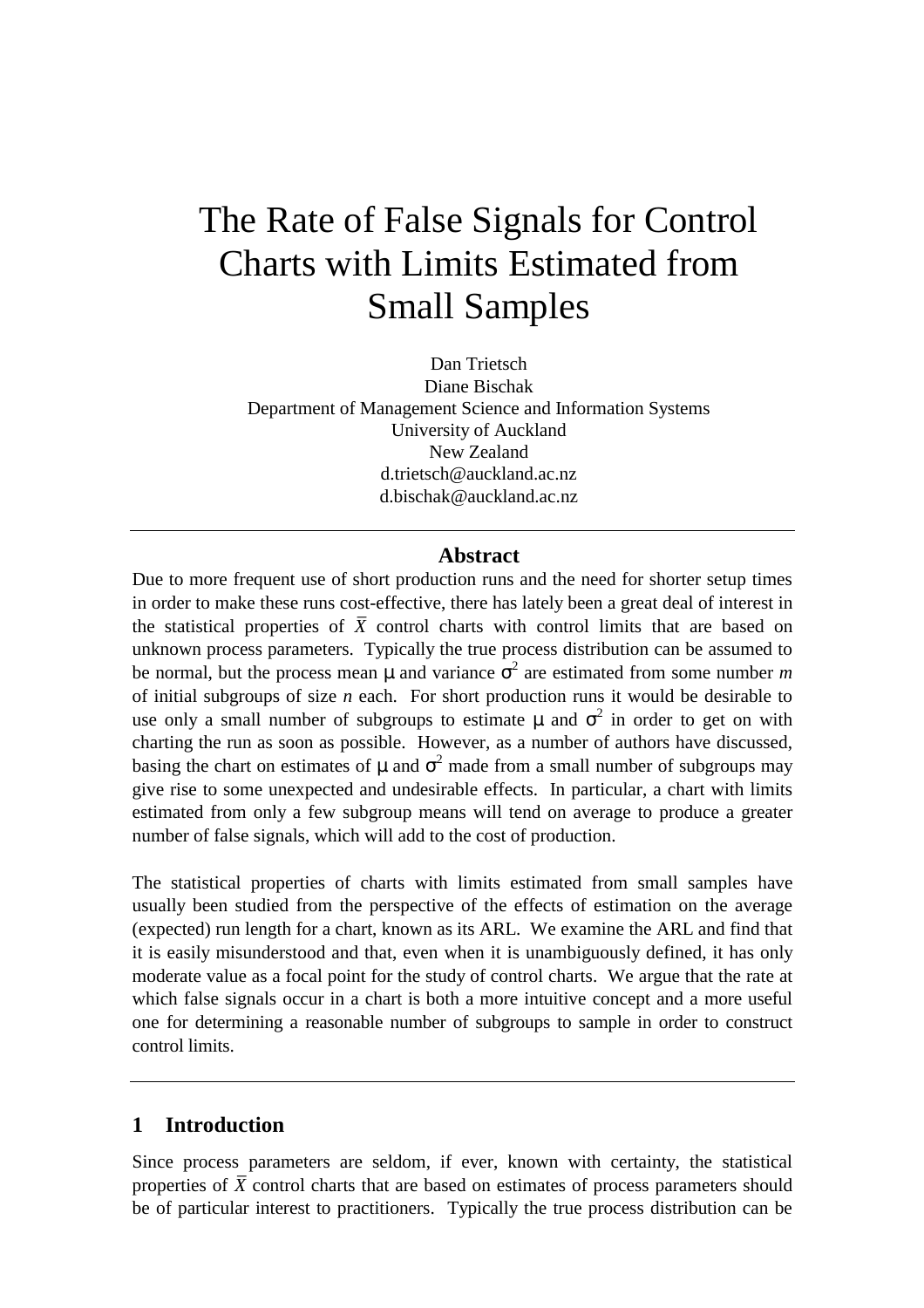assumed to be normal, but the process mean  $\mu$  and variance  $\sigma^2$  are estimated from some number *m* of initial subgroups of size *n* each. The upper and lower control limits UCL and LCL are then a function of these estimates, for example  $\overline{\overline{X}} \pm t \overline{S}/(c_4\sqrt{n})$ , where  $\overline{\overline{X}}$ is the average of the *m* subgroup averages  $\overline{X}_i$ ,  $i=1,..., m$ ,  $\overline{S}$  is the average of the *m* subgroup standard deviations  $S_i$ ,  $i=1,..., m$ ,  $c_4$  is the value such that  $E[S_i/c_4] = \sigma$  for the given subgroup size *n*, and *t* is the desired number of standard deviations to use for process control.

From the practitioner's viewpoint, it would be desirable to use only a small number of subgroups to estimate  $\mu$  and  $\sigma^2$  in order to get on with charting the run as soon as possible. However, as a number of authors have discussed, basing the chart on estimates of  $\mu$  and  $\sigma^2$  made from a small number of subgroups may give rise to some unexpected and undesirable effects. In particular, Hillier [3] computes the probability that a subgroup mean will fall outside the control limits when the process is in control and shows that for small *m* this can be much larger than 0.0027, the probability of a false signal for a chart with  $3\sigma$  limits constructed using a known mean and variance. Thus a chart with limits estimated from only a few subgroup means will tend on average to produce a greater number of false signals, which will add to the cost of production. Various authors have attempted to circumvent this problem; see, for example, Hillier's computation [3] of an adjusted constant for the number of process standard deviations enclosed by the control limits, or the Q-charts of Quesenberry [4], which allow charting to be done from the beginning of a run. Such schemes invariably trade power for safety: the price paid for a reduction in the number of false signals from an in-control process is a decrease in the number of signals sent when the process is truly out of control.

In the quality control literature, the statistical properties of charts with limits estimated from small samples have usually been studied from the perspective of the effects of estimation on the average (expected) run length for a chart, known as its ARL. In this paper, however, we examine the ARL and find that it is easily misunderstood and that, even when it is unambiguously defined, it has only moderate value as a focal point for the study of control charts. We argue that the rate at which false signals occur in a chart is both a more intuitive concept and a more useful one for determining a reasonable number of subgroups to sample in order to construct control limits. In the remainder of the paper we enlarge upon this argument, discussing the properties of the distribution of the rate of false signals in detail.

#### **2 The average run length for charts with estimated limits**

We will assume the following two-stage scenario for establishing an  $\bar{X}$  control chart. (In our narrative we ignore the dispersion chart, but implicitly it is also created, at least for use in the calculation of control limits.) At Stage 1 we sample *m* subgroups of *n* items each and create a trial control chart. Assuming that the *m* points used to create the chart are strictly between the control limits, we declare the control chart as ready for Stage 2, i.e., it is no longer a "trial" chart (otherwise, we take action to obtain a "good" trial chart). At Stage 2 we start collecting data. We may then ask how long we can expect to sample data until we see the first out-of-control point. We may do this under two assumptions: one, that the process is in control, and therefore the out-of-control signal in question is false; two, that the process is out of control in some specific way (e.g., the adjustment is off center by a given amount). The discussion here will concentrate on the case that the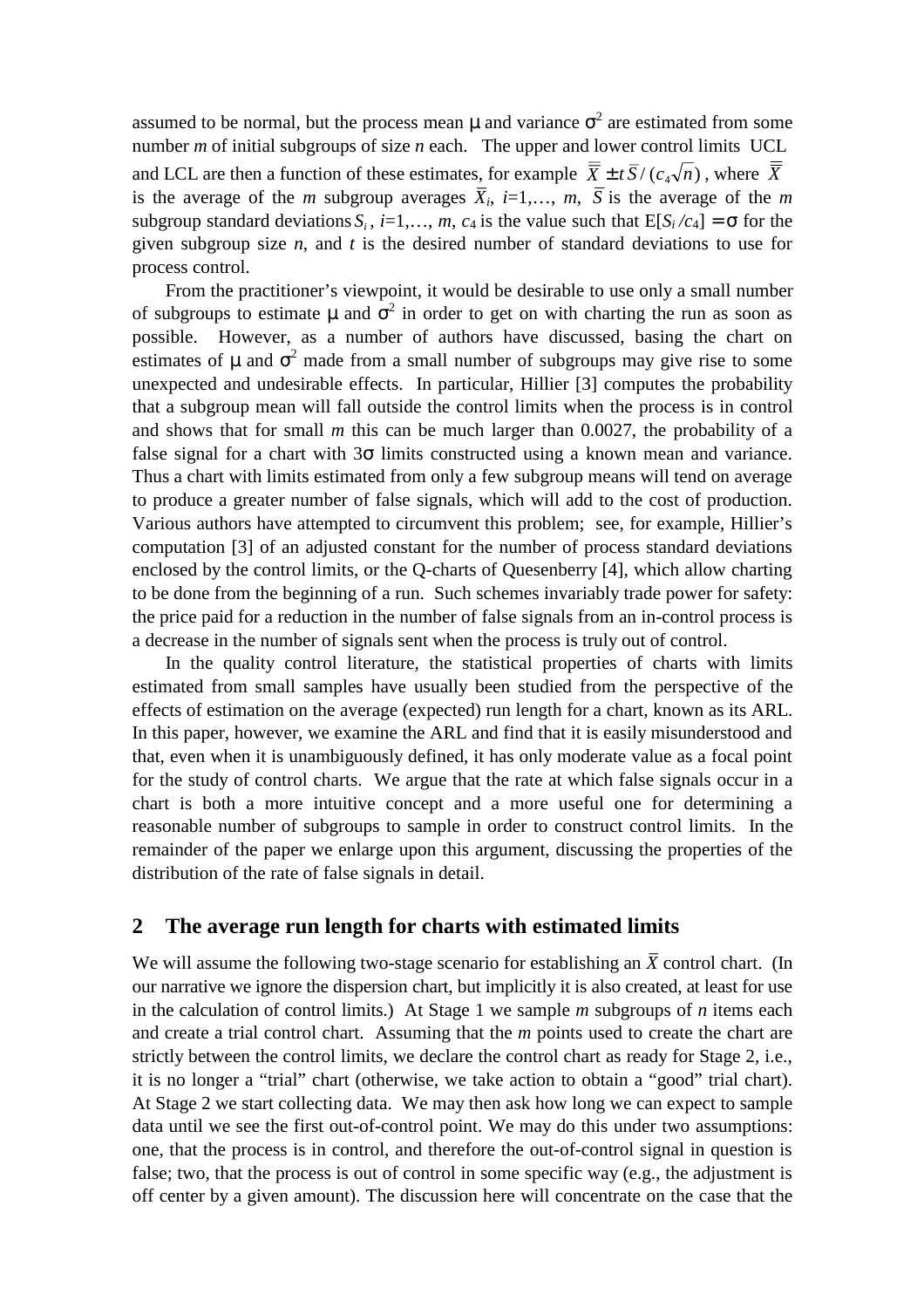first assumption is true. Under the first assumption, the quantity we are interested in is the ARL.

The ARL is the expected value of the random variable that represents the sample number on which the first (false) out-of-control point appears for a process that is operating in control. That is, for a Stage 2 charted process { $\overline{X}_t$ ,  $t=1, 2, ...$ }, ARL = E[RL], where the run length RL = min {*t*:  $\overline{X}_t \notin$  [LCL, UCL]} (see [1]). The ARL can then be thought of as the average across a sample of charts of the number of samples plotted on a chart until the first false signal occurs, where every chart in the sample for given values of *m*, *n*, and *t* is counted exactly once in that average. Note that for the case that the control limits are known with certainty and thus are not estimated at Stage 1, a process producing independent samples will produce a series of false signals that can be considered to be independent of one another, and therefore the ARL has a geometric distribution with parameter  $p = 0.0027$  for a  $3\sigma$  chart.

Most previous authors have measured a chart's tendency to produce false signals by its ARL. Historically, this interest in the ARL has often come about because of the usefulness of the quantity in the economic design of control chart procedures: for example, Ghosh et al. [2] present an economic model of long-run average cost per unit time in which the ARL figures as one of the most important parameters. However useful the ARL may be to researchers, to a practitioner the ARL is a peculiar and somewhat irrelevant measure. As the definition of ARL above shows, the ARL is the average over a large number of charts of a single false signal per chart, the first one that the chart produces. It is defined as though each chart were to be used only until the first out-of-control point occurred, then thrown out and replaced by a new chart, even though investigation reveals that the process is still in control. Unless a chart is indeed thrown away after the first out-of-control point, which is unlikely in practice, a better measure of a chart's performance over time is not the expected run length but the expected run length on average (RLOA), which is the average of the run lengths between out-ofcontrol points on a given chart when the process is in control. This is especially true since, as Quesenberry noted [4], there can be many very short runs between out-ofcontrol points on a chart with estimated limits.

For a given chart, the RLOA has a negative binomial distribution with parameters *r*, equal to the number of runs averaged together, and *p*, equal to the probability of a point being out of control. Although the across-chart expected values and variances of the RL and the RLOA are the same, their distributions are not. Figure 1 (at end of paper) shows the estimated distribution of RLOA for *m*=50 and various numbers of run lengths averaged within a given chart, based on 10,000 (or, in the top graphs, 100,000) simulated charts with  $n=5$  and  $t=3$ . If only one run length is gathered per chart, we have the ARL distribution. (The top graphs' curves are smoother than the bottom two because of the additional charts simulated.) Averaging ten or more run lengths together on a given chart produces very similar distributions, but the distribution of a single run length is different: the probability of seeing an RLOA of less than, say, 50 is very high if only one run length is gathered per chart but very low if ten or more run lengths per chart are averaged together. These distributions are all positively skewed with a heavy tail, and the single run length distribution is similar to a heavy-tailed geometric distribution. The RLOA distributions are clearly not normal, which would be the approximate distribution for a chart constructed with known limits. The Central Limit Theorem does not apply here, because each plotted point is a sample from a different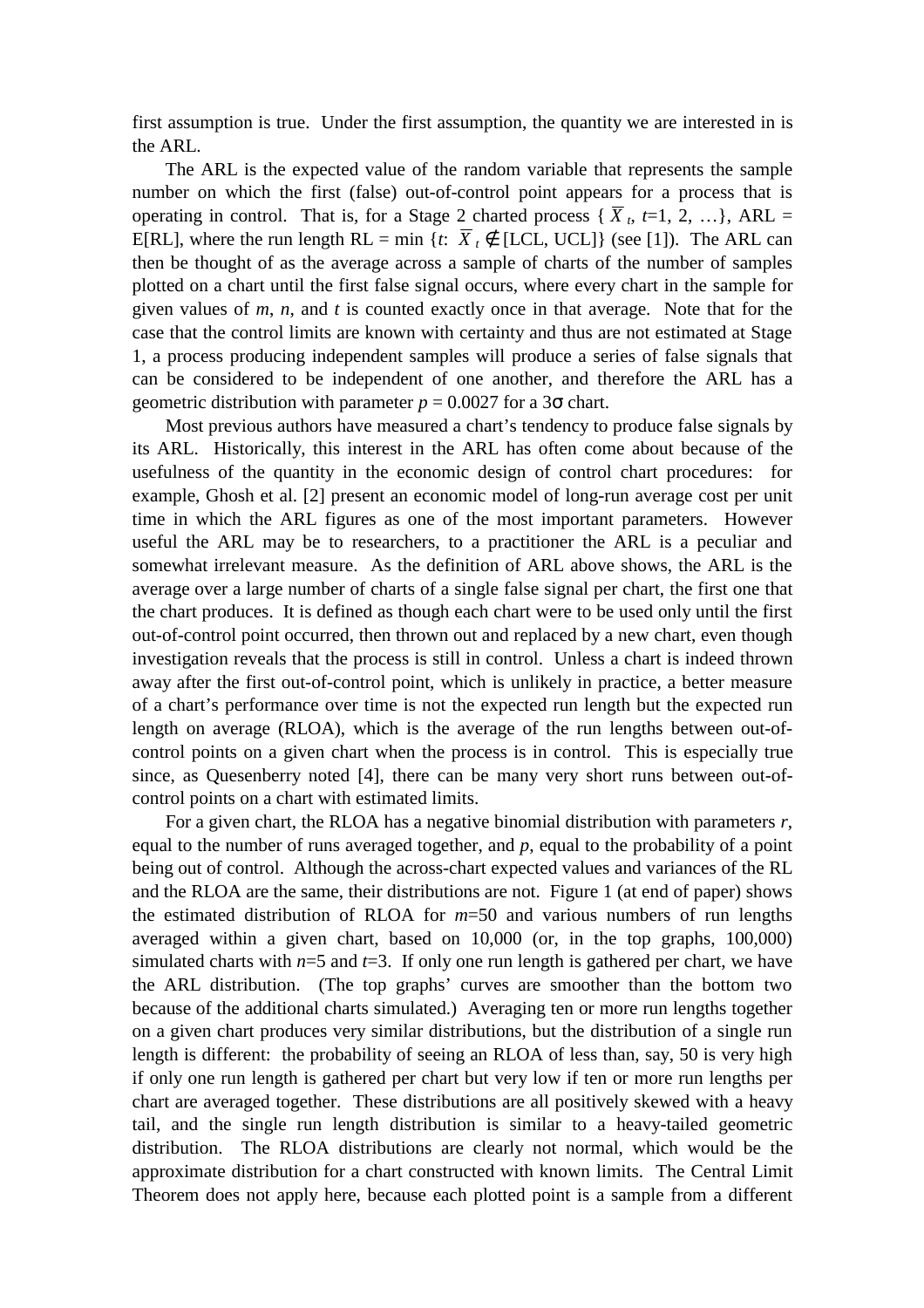distribution, that is, from a given chart's distribution of average run lengths. Thus the RLOA distribution should itself be of interest to both researchers and practitioners.

Previous authors have also used the ARL to explain why the properties of charts with control limits estimated from small *m* turn out to be inferior to those of charts with known limits. Ghosh et al. [2] point out that any procedure that uses the same estimate of  $\sigma^2$  to judge whether each sample mean is in control, as will be true in the two-stage scenario we describe above, will result in a dependent, rather than independent, series of comparisons of subgroup means against the control limits. That is, as Quesenberry shows [4], there will be a dependence between the events "false signal at subgroup *i*" and "false signal at subgroup *j*". This dependence, which is negligible for large *m* but sizeable for very small *m*, has implications for the run length distribution and the ARL. Ghosh et al. derive an expression for the distribution of the run length for an estimated chart and show that small *m* increases both the ARL and the variance of the run length distribution.

As noted above, for a chart with known limits, false signals are independent of each other, and therefore the ARL for a single run length per chart has a geometric distribution. But the dependence found by Ghosh et al. [2] and Quesenberry [4] implies that the run length distribution (across charts) is not geometric when the control limits are estimated. Figure 2 shows, for  $m=10$  with  $n=5$  and  $t=3$ , the empirical cumulative distribution function (cdf) of the run length for charts with estimated limits, a geometric distribution which forms a bound for this cdf [2], and the limiting cdf for a chart with known limits. The bounding geometric distribution has parameter  $p = Pr(-t \leq T_{(m-1)} \leq t)$ , where T*(m*-1*)* follows a Student's *t*-distribution with *m*−1 degrees of freedom. The limiting cdf is that of a geometric random variable with  $p = 0.0027 = Pr$  ( $-t \le Z \le t$ ), where Z is a standard normal random variable. The bounding geometric is stochastically smaller than the estimated chart run length distribution, so although in this case it is a very loose bound it is a useful one, as for any given run length the probability of seeing a run length less than that length is always less for the chart with estimated limits than for the bounding distribution. The limiting cdf is of interest for comparison purposes, because it shows just how different the estimated chart's distribution is from the known limits case. As Quesenberry points out [4], estimated charts produced from small samples will have many more very short runs and more (although not as many) extremely long runs between false signals, which leads Quesenberry to recommend using larger *m* to produce charts in general. Seeing more short runs in a chart means chasing a false signal more frequently; seeing more extremely long runs means that the power of the chart to detect a real change in the process is reduced.

#### **3 The rate of false signals for charts with estimated limits**

Consider now the false signals that a chart with estimated limits will produce. It is true that, from a standpoint before the production of the chart, there is dependence between these false signals, so that an unusually low mean estimate, for example, will push the whole chart down relative to the data and will tend to result in a larger number of false signals. However, after a particular chart is actually produced from estimates of  $\overline{X}$  and  $\sigma^2$ , it will have independent runs between false signals and a geometric run length distribution, because the limits are fixed values. This claim is true even if the control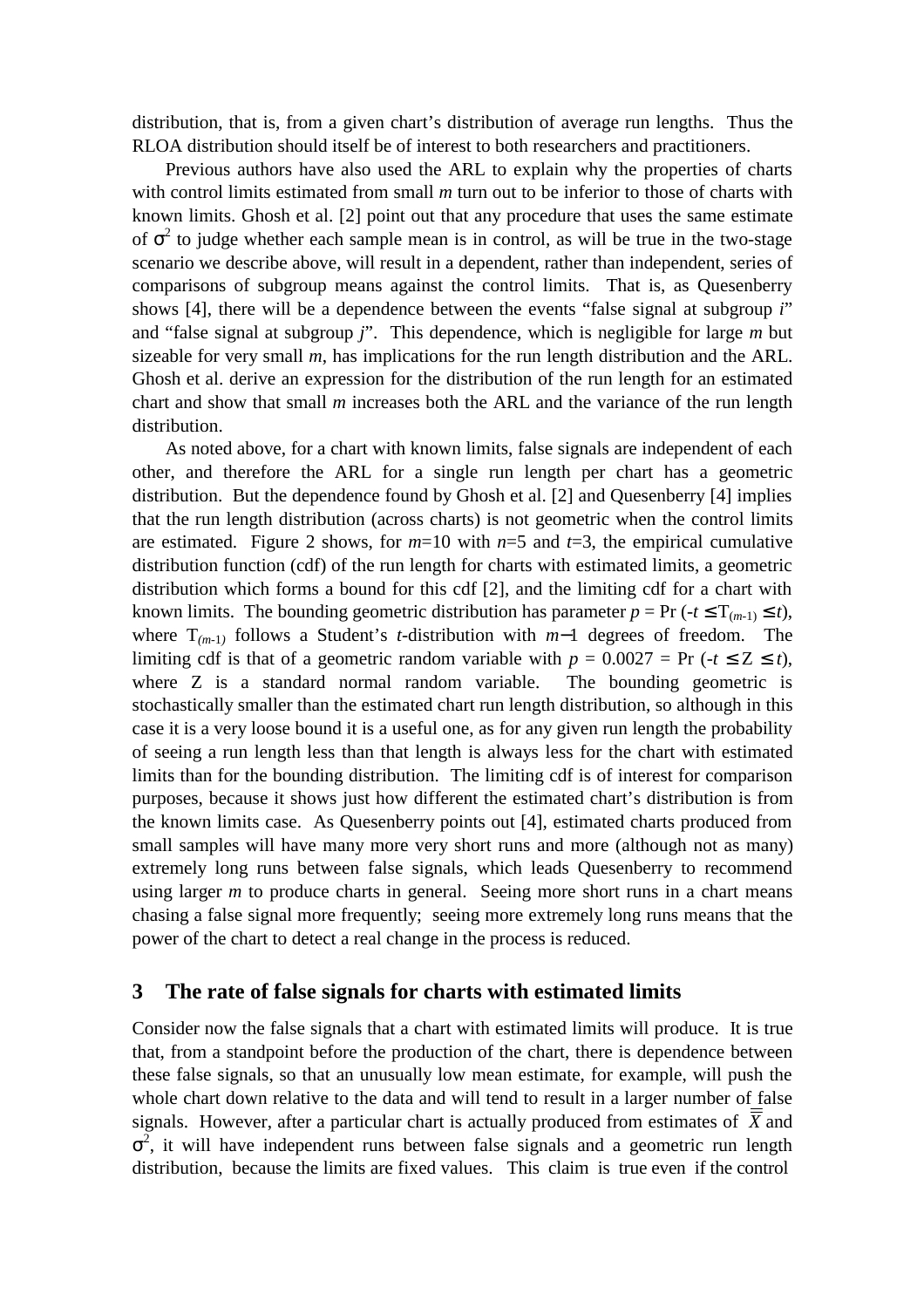

2. Empirical, bounding geometric, and limiting geometric cdf's of the run length for *n*=5 and *t*=3.

limits are determined by, say, reading tarot cards: once control limits are obtained, one way or another, the rate of false signals, *p*, is a constant, but it is a different constant for each control chart.

Unfortunately, the users of a given chart with estimated limits do not know their chart's *p*: all they know is that they sampled *m* subgroups in Stage 1 and subsequently the first, say, *k* subgroups of Stage 2 were not out of control. For these users the best estimate of the probability of a false signal on subgroup *k*+1 is the average rate of false signals of all charts based on *m* subgroups with no signal on the first *k* subgroups. This rate is highly unlikely to be exactly equal to *p*, the true rate of false signals that their own chart possesses. However, as users gain experience with a particular chart and obtain many signals on it that cannot be explained by investigating the process, they may have a much better idea of their chart's true rate of false signals. Thus treating the chart as if nothing is known about it, as though it is a random draw from the universe of possible charts, is invalid in the long run.

We refer to the rate of false signals across all possible charts as the RFS. Assuming that the underlying process is normal, the rate of false signals for a chart with fixed limits  $UCL = u$  and  $LCL = 1$  is a constant equal to

$$
1 - \Phi\left(\frac{u - \mu}{\sigma/\sqrt{n}}\right) + \Phi\left(\frac{1 - \mu}{\sigma/\sqrt{n}}\right),
$$

where  $\mu$  and  $\sigma$  are the mean and standard deviation of the process and  $\Phi(x)$  is the cumulative normal distribution at *x*. (This expression evaluates to 0.0027 for 3σ limits.) However, for estimated charts RFS is not a constant but is instead a random variable: it is the (random) probability that a subgroup mean will fall outside the (random) control limits UCL and LCL, given that the process is in control. The random variable RFS has the expected value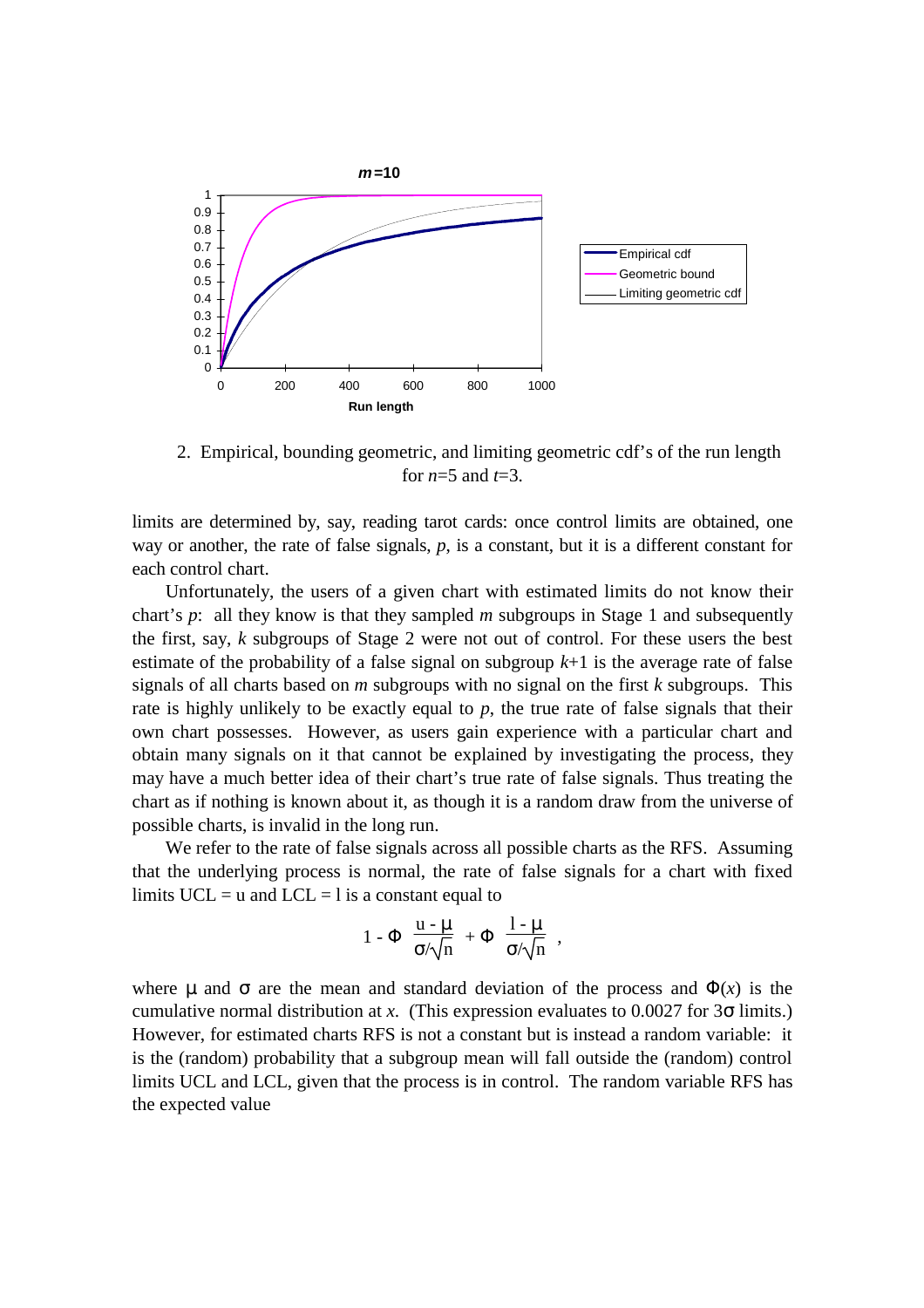$$
E[RFS] = \int_{-\infty}^{\infty} \int_{-\infty}^{\infty} [1 - \Phi\left(\frac{u - \mu}{\sigma/\sqrt{n}}\right) + \Phi\left(\frac{1 - \mu}{\sigma/\sqrt{n}}\right) f_{\text{UCL,LCL}}(u, l) \ du \ dl,
$$

where  $f_{\text{UCLLCL}}(u,l)$  is the joint distribution of UCL and LCL. The probability that is given in Table 1 of [3] is the expected value of RFS for a  $3\sigma$  chart with limits estimated from *m* subgroups of *n*=5 each, for various values of *m*; these probabilities approach 0.0027 as *m* becomes large.

To understand more clearly the difference between the ARL and the RFS as measures of chart performance, consider the following scenario. Suppose that a group of charts are all constructed by estimating limits by the same procedure in Stage 1, and suppose further that all the charts will be used for the same length of time. Then some charts will generate more false signals than others. A chart that has small ARL will tend to contribute many false signals to the pool of false signals during this time period, and a chart that has large ARL will tend to contribute fewer of them. An estimate of the RFS for this charting procedure based on these charts would average the charts by placing equal weight on each chart's contributions of run lengths (out-of-control points) that occur in the given period of time. An estimate of the ARL, on the other hand, would average only the run lengths until the first out-of-control point on each chart, thus counting each chart exactly once. Note that for estimated charts the average overall rate of false signals across all charts (as computed by Hillier [3]) is not simply the reciprocal of the average run length until the first false signal (as studied by, for example, Quesenberry [4]). If each constructed chart will be used over a period of time, it is likely to generate more than one false signal. The rate of false signals is then a natural measure of the chart's performance.

#### **4 Quantiles of the rate of false signals**

Because charts' limits will vary, it is useful to look not just at the expected rate of false signals but also at the probability distribution of that rate across charts. This will show, for example, just how likely it is to get a bad chart if a small number of subgroups is used. Figure 3 shows the probability density function of RFS for a  $3\sigma$  chart using various values of *m*. These graphs were created from smoothed histograms of data from simulations, hence the graphs do not begin at the origin. The graphs are similar to Weibull density functions for various parameter values. At small values of *m* the density functions display an extremely large spread, indicating the wide range of possible false signal rates achievable across charts. As *m* increases the density gradually tightens up; if *m* were to go to infinity, which would in effect mean that the limits are not estimated but are known with certainty, the density function would become a single spike at 0.0027.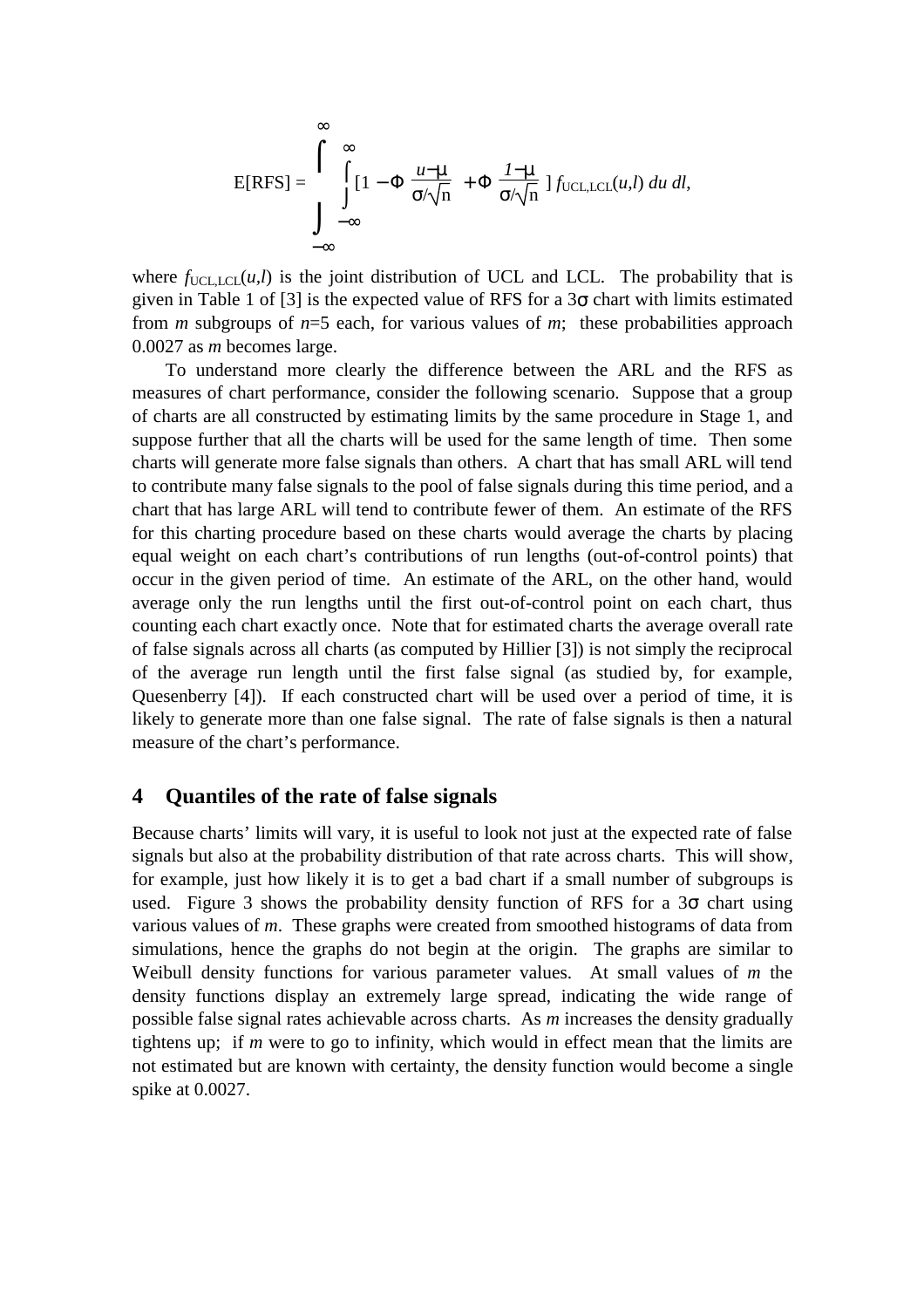

3. Probability density function of RFS for various values of *m*.

Figure 4 shows various quantiles of the rate of false signals as a function of *m*, based on simulation results. The values plotted in Figure 4 are  $(m, q_p)$ , where pr (RFS  $\leq$  $q_p$ ) = *p*, *p* = 0.01, 0.05, 0.10, and 0.25. For example, 1% of charts created from 25 subgroups, a number recommended by many authors, have an RFS which is less than 0.0005, and 10% have an RFS less than 0.0012. Even at *m*=100, recommended by [4], 10% of charts will have an RFS of 0.0018 or less, that is, at most two-thirds of the "planned" 0.0027 value.



4. Quantiles of RFS as a function of *m*.

We can look at these quantiles  $q_p$  as functions of  $t$ , the number of standard deviations the chart is based upon; *z*, where  $\Phi(z) = p$ ; and *m*. Call these values  $\lambda(t, z, z)$ *m*). Tabled values of  $\lambda(t, z, m)$  are given in Table 1, calculated using the Mathematica software package. For large *m* the estimate of the true standard deviation, whether based on  $\overline{S}$  or  $\overline{R}$ , will be approximately normally distributed. We can use this fact and approximations based on the normal distribution to interpolate in Table 1 to obtain quantiles for any *p* and *m*>25. Interpolation between tabled values for *m*>25 can be effectively performed with a two-step procedure, details of which are given in Trietsch and Bischak [5].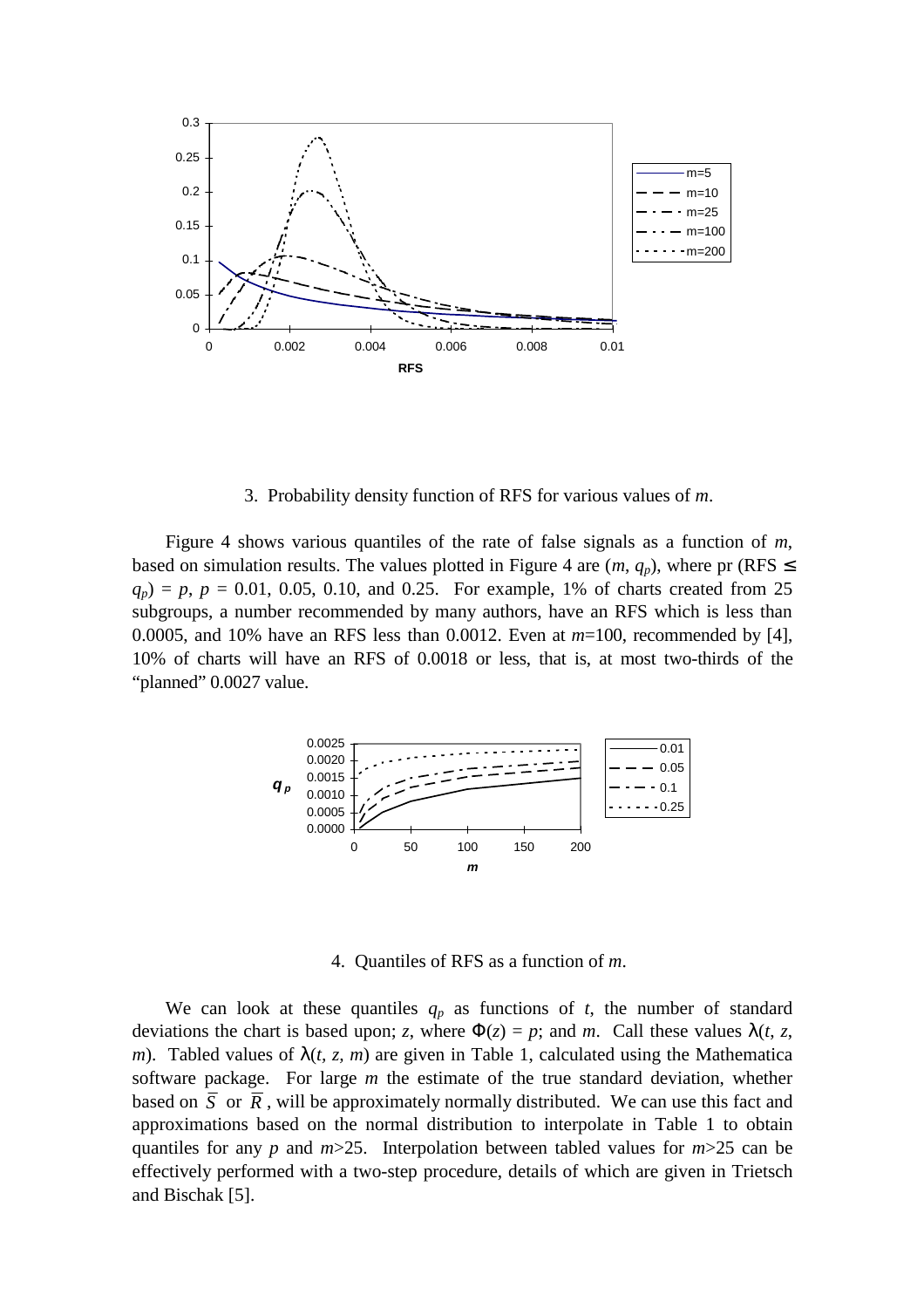## **5 Conclusions**

In this paper we have pointed out ambiguities in the definition of the ARL and have argued that the rate of false signals is a more intuitive and more useful measure of a chart's performance. Graphs and tables of RFS quantiles can be used by practitioners to determine a reasonable number of subgroups to sample for constructing control limits. The distribution of the rate of false signals directly provides information to the practitioner concerning the probability that a chart will have control limits which either have an excessive rate of false signals or a rate of false signals that is too low which consequently provides little power to determine that a process change has actually occurred.

## **References**

- [1] E. Del Castillo, *Run Length Distributions and Economic Design of*  $\overline{X}$  *Charts with Unknown Process Variance*, Metrika, 43 (1996), pp. 189-201.
- [2] B.K. Ghosh, M.R. Reynolds, Y. Van Hui, *Shewhart*  $\overline{X}$ *-Charts with Estimated Process Variance*, Communications in Statistics: Theory and Methods, 18 (1981), pp. 1797-1822.
- [3] F.S. Hillier, *X Chart Control Limits Based on a Small Number of Subgroups,* Industrial Quality Control, 20 (1964), pp. 24-29.
- [4] C.P. Quesenberry, *The Effect of Sample Size on Estimated Limits for*  $\overline{X}$  and X *Control Charts*, Journal of Quality Technology, 25 (1993), pp. 237-247.
- [5] D. Trietsch, D.P. Bischak, *The Probability of False Signals in*  $\overline{X}$  *Charts*, working paper, Department of Management Science and Information Systems, University of Auckland.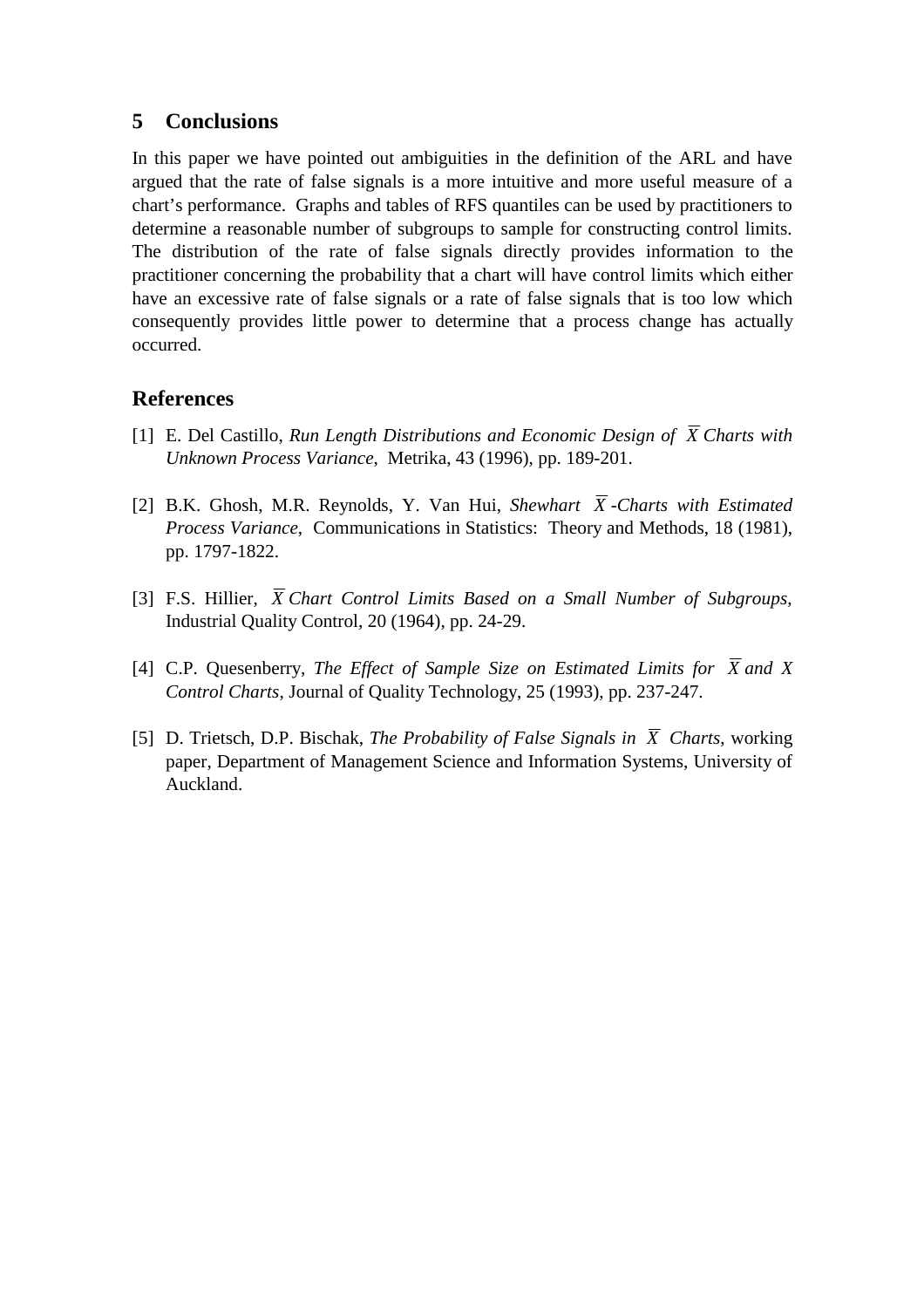

1. Estimated distribution of run length on average, *m*=50, *n*=5, and *t*=3.